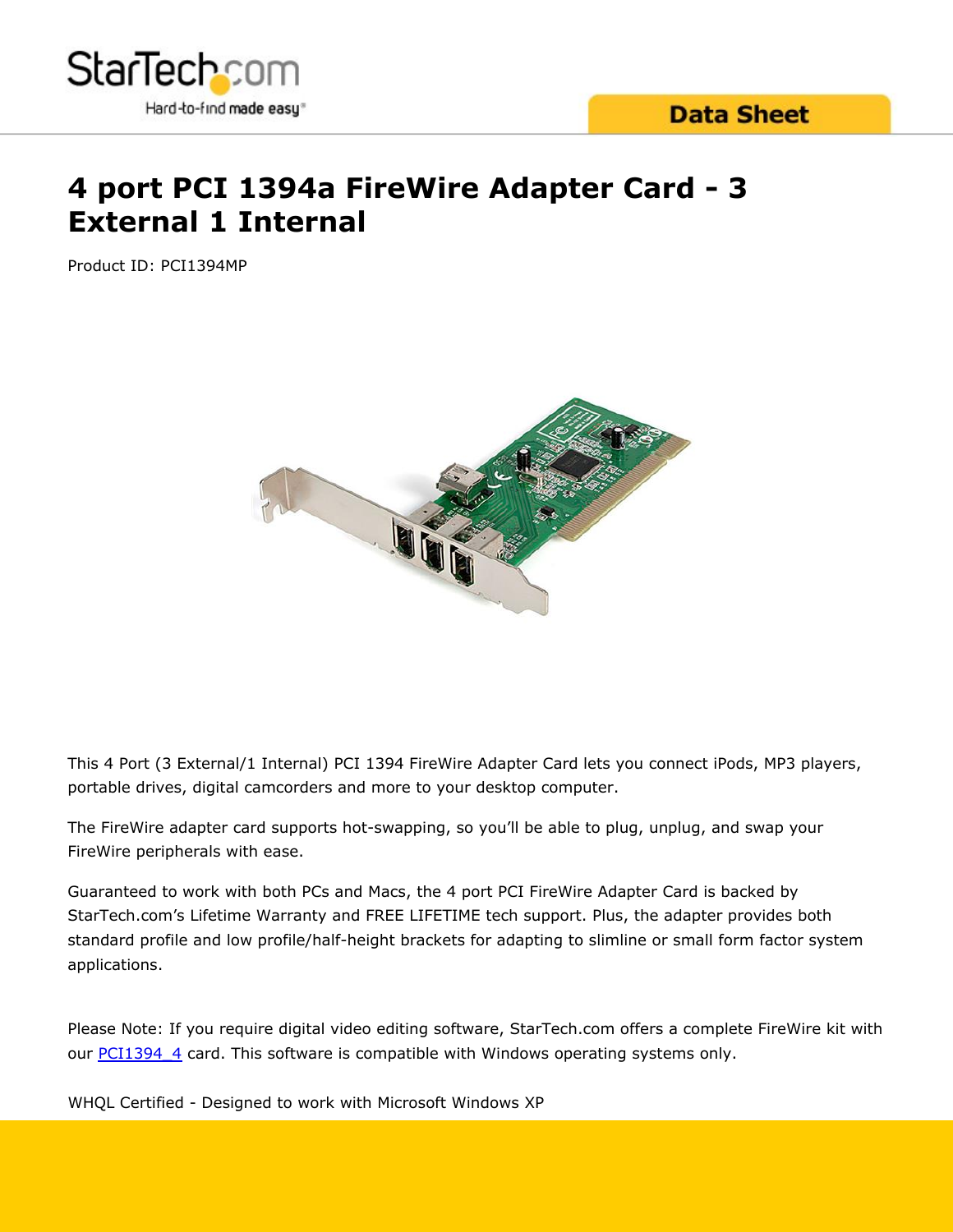

### **Data Sheet**

#### **Certifications, Reports and Compatibility**







#### **Applications**

- Add a high-speed FireWire port to a full or small form factor desktop without any FireWire ports
- Connect a digital camera to a desktop with a PCI slot to download photos and video
- Connect a external FireWire hard drive or optical drive to a PCIenabled system

#### **Features**

- 3 external, 1 shared internal FireWire400 port, with supported data transfer rates up to 400 Mbps
- Compliant with IEEE 1394a 2000 as well as 1394-1995 standards
- Includes Low Profile installation bracket
- Plug-and-Play and hot-swap compatible